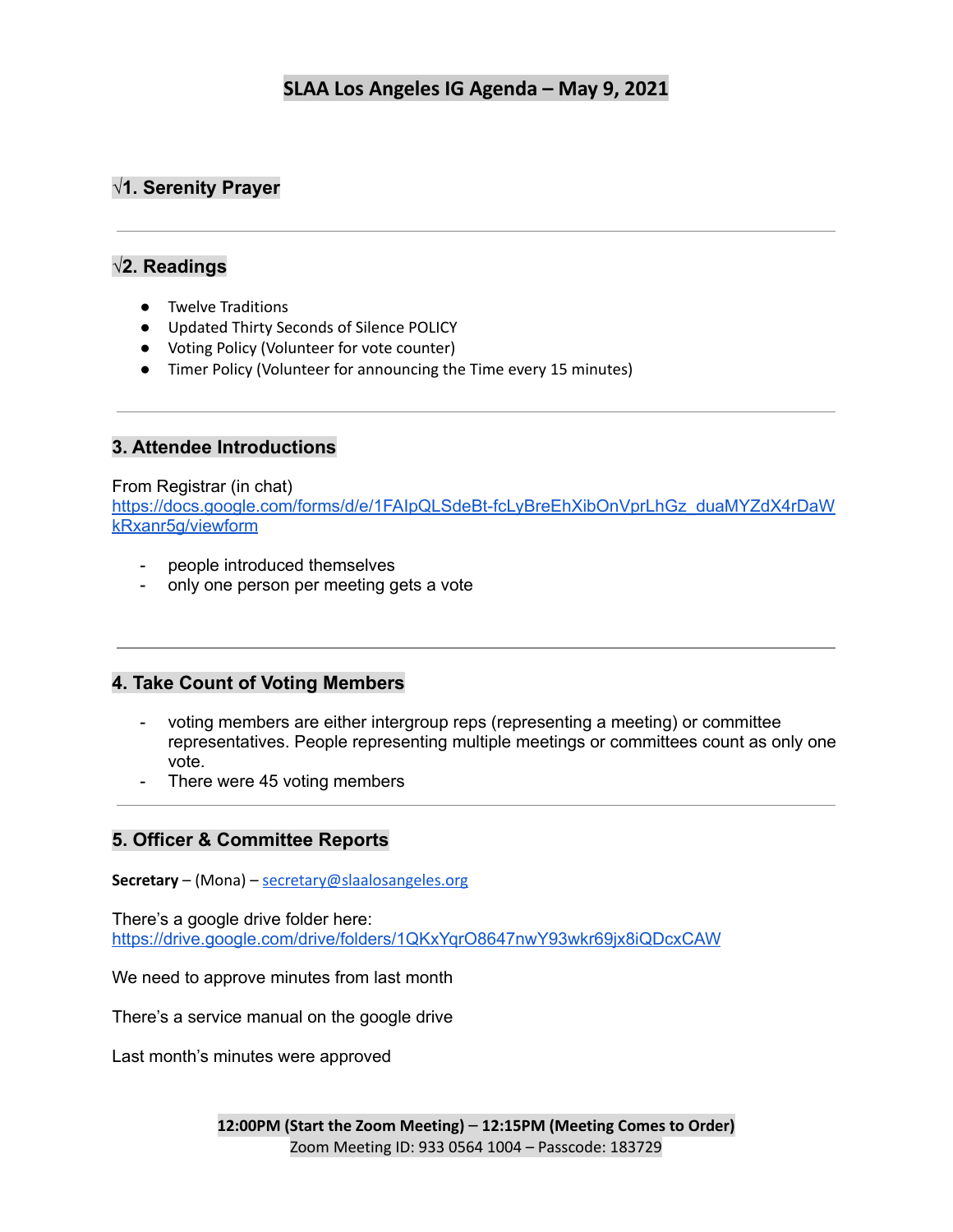Encouraged all to submit written reports ahead of time

### **Record Keeper** – (Katie)

Marsian filled in for Katie. Nothing new to report.

**Treasurer** (DeTria)

See attached report in Reports folder

# **April Treasury Report**

#### **BEGINNING BANK BALANCE** \$23,760.32

### **APRIL INCOME**

| Intergroup<br>\$600.30        | <b>FWS</b><br>\$57.46 | H&I<br>\$21.00                   | Literature<br>\$410.15 | <b>Monthly Total</b><br>\$1,088.91 |  |
|-------------------------------|-----------------------|----------------------------------|------------------------|------------------------------------|--|
| <b>APRIL EXPENSES</b>         |                       |                                  |                        |                                    |  |
| Miscellaneous Zoom<br>-\$5.22 | -\$16.34              | State of California<br>-\$447.96 |                        | <b>Expense Total</b><br>-\$469.52  |  |

#### **ENDING BANK BALANCE** \$24,379.71

Donations are down a tad. There's a way to donate directly to intergroup from the website.

Jennifer W brought up an Amazon donation button as an option to chose SLAA Los Angeles

**Bottom Line Editor** – (Jamie)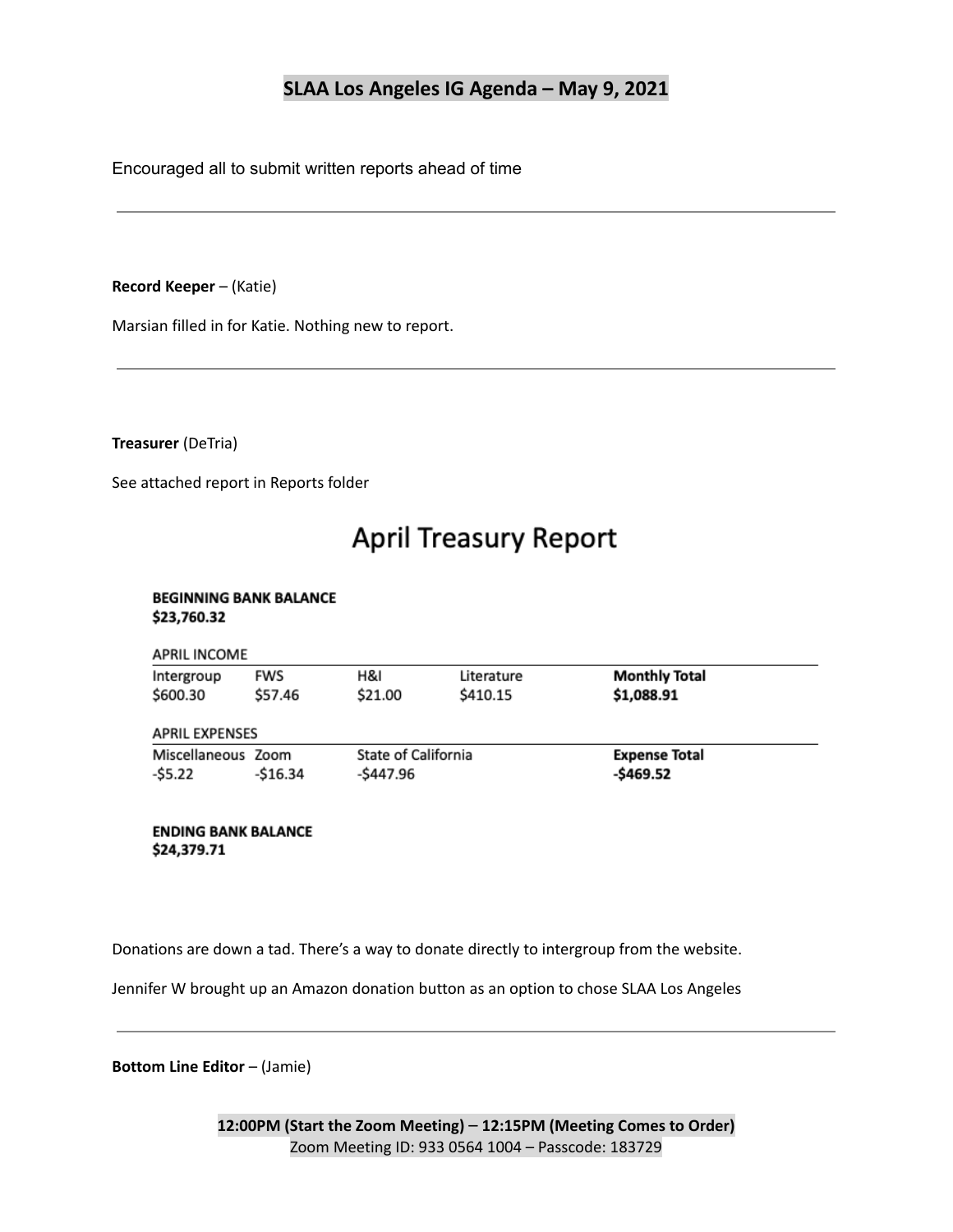On The Bottom Line, notice the In-Person Meeting Guide which links the SLAA LA webpage about both amphitheater and beach meetings so far. This publication features the Focus on Sponsorship weekly Monday 5pm telephone meeting, which has a new telephone number and access code. Also, there is a new Zoom meeting version.

Newcomer reading materials are on <https://slaafws.org/newcomers>

#### **Meeting Registrar** – (Dave)

Jake's been doing a good job of posting a link to the registrar so please register there

There's three fields for emails bc so many kept bouncing

Do you only want group reps to fill out forms?

#### **Virtual Meeting Registrar** – (Matt)

All is well

Get the most current information website.

#### **Phone Line** – (Kev)

People were looking for info on physical meetings. There was an H&I call about working as a liaison.

Mona recommended directing to Randal, chair of H+I committee

#### **Literature** – (Claire)

Check out the spreadsheet in the google folder.

When you're buying lit through venmo or paypal, write "Literature" in the memo, otherwise it goes into a general section of income, and maybe the lit person they are buying from. Also you can privatize your venmo.

Looking for Bob's contact info (email Claire)

#### **From Report:**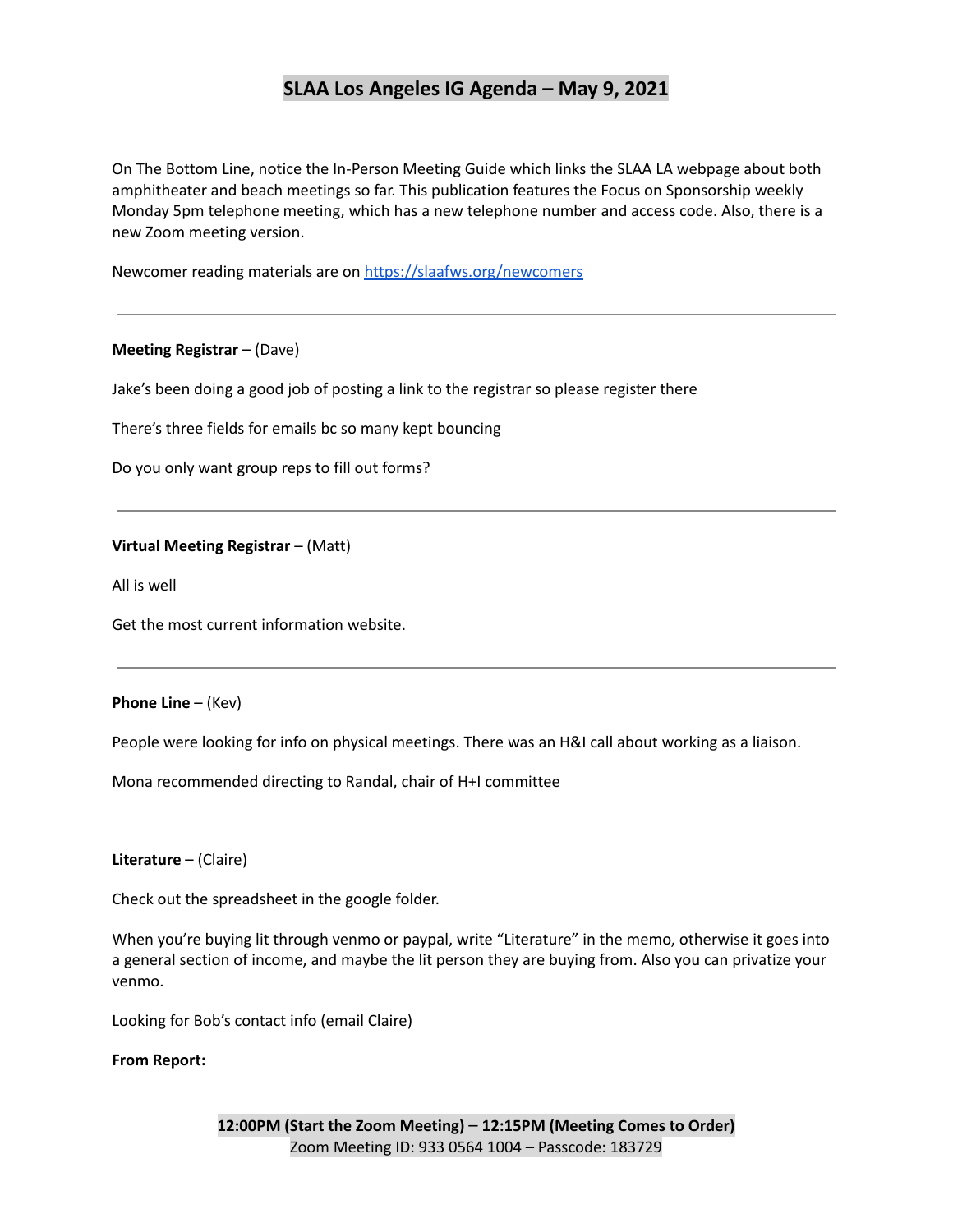2021 1st Quarter Literature Inventory Report Jan 1st - March 31st. \$9297.80 Literature in stock (see full literature inventory in Reports folder)

Main thing to announce back at your meetings is this - When buying literature please make sure to put LITERATURE or some brief description in the memo line via Venmo or Paypal so that we can more accurately report lit. sales.

For the future: Diane and I are researching apps that can automate the inventory accounting to make it easier for everyone.

For new Intergroup reps, general info about lit.: To attain physical literature in the LA Area; -there are 8 Local Literature Reps, including myself, for in-person literature pick up, to find them visit slaalosangeles.org/order

(or from the slaalosangeles.org website main page -> the Literature drop down menu -> select Order Literature)

-or attend the in-person meeting where they sell literature on Thursdays at 6pm at 2930 Hyperion Ave in the Church's outdoor amphitheatre.

(We as LA Intergroup sell discounted literature as we buy in bulk with discounted rates from FWS SLAA.) -or visit slaafws.org for shipping, digital and more options.

-if you feel your area is underserved and you'd be interested in becoming a lit rep feel free to contact

me at literature@slaalosangeles.org

additional side notes:

\*for sales please refer to the treasurer's report.

\*we have not received inventory/sales reports from Mark or Bob so this does not reflect their sales and

updated inventories, only their initial \$1007.20 lit package received.

\*does anyone have Bob's phone number? If so please email it to me at literature@slaalosangeles.org

#### **Other Comments:**

Mona - SLAA fellowship services has a drastically reduced price lit kit. Intergroup can even reimburse for this expense.

**Journal Rep** – (Maddy)

There's no new report on the group level. Submissions are due May 15th.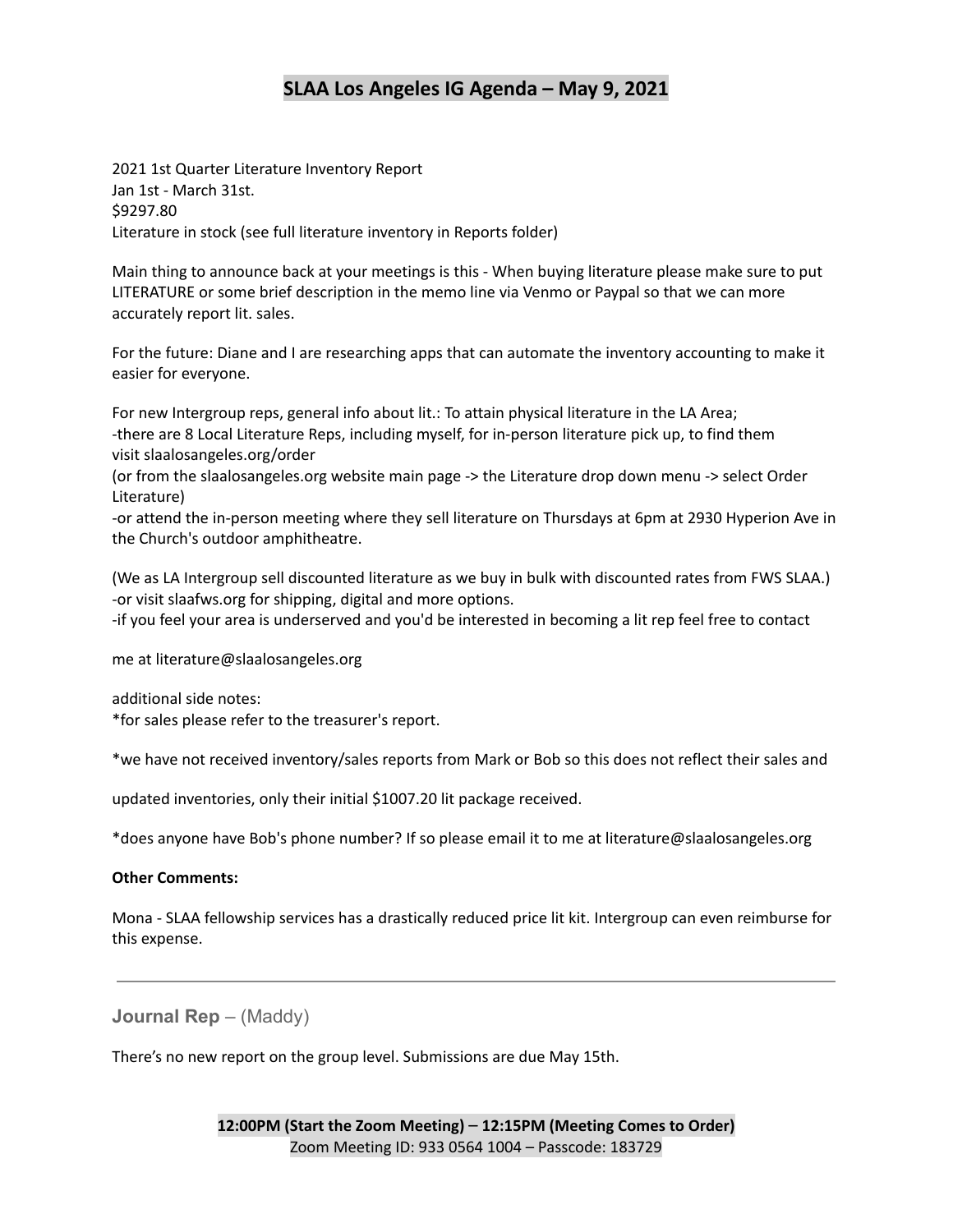"Do you feel like higher power demolished your life to build it back up with a stronger foundation? Please share your experience, strength, and hope."

You can purchase journals through lit reps, or through the website.

There's still a subscription option and it comes in an unmarked envelope.

<https://slaafws.org/thejournal>

**Webmaster** – (Jayk)

#### **Report:**

Do you want the latest news on in-person meetings, special SLAA events, and further goings-on in our community? Check out the slaalosangeles.org website, it's a special place, and it has a thorough directory of our Zoom meetings.

As of May 6th we've had 7,689 total site sessions, and 4,149 unique visitors over the previous 30 days. During that time we've had visitors from as far away as New Zealand, Norway and Iceland. Our site is still most popular on Tuesdays at 7pm.

You can go to the SLAA Los Angeles website for copies of the Intergroup minutes, the most recent issue of the Bottom Lines, and to find the latest Journal question, as well as to find a directory of audio recordings of speaker shares! Got any questions or want to add/change anything? Email me

at [webmaster@slaalosangeles.org](mailto:webmaster@slaalosangeles.org)

#### **Other comments:**

Jayk is open to feedback about website

**Workshops & Retreats** – (Gil)

#### **From Report:**

WORKSHOP SCHEDULE - DATES & THEMES

May 15, 2021 – After Withdrawal: Facing the Challenges of Sobriety - Anorexia, Isolation, Technology

July 17, 2021 - Signs of Recovery Workshop 4 (Signs 3, 4, and 5) September 18, 2021 - Building Partnerships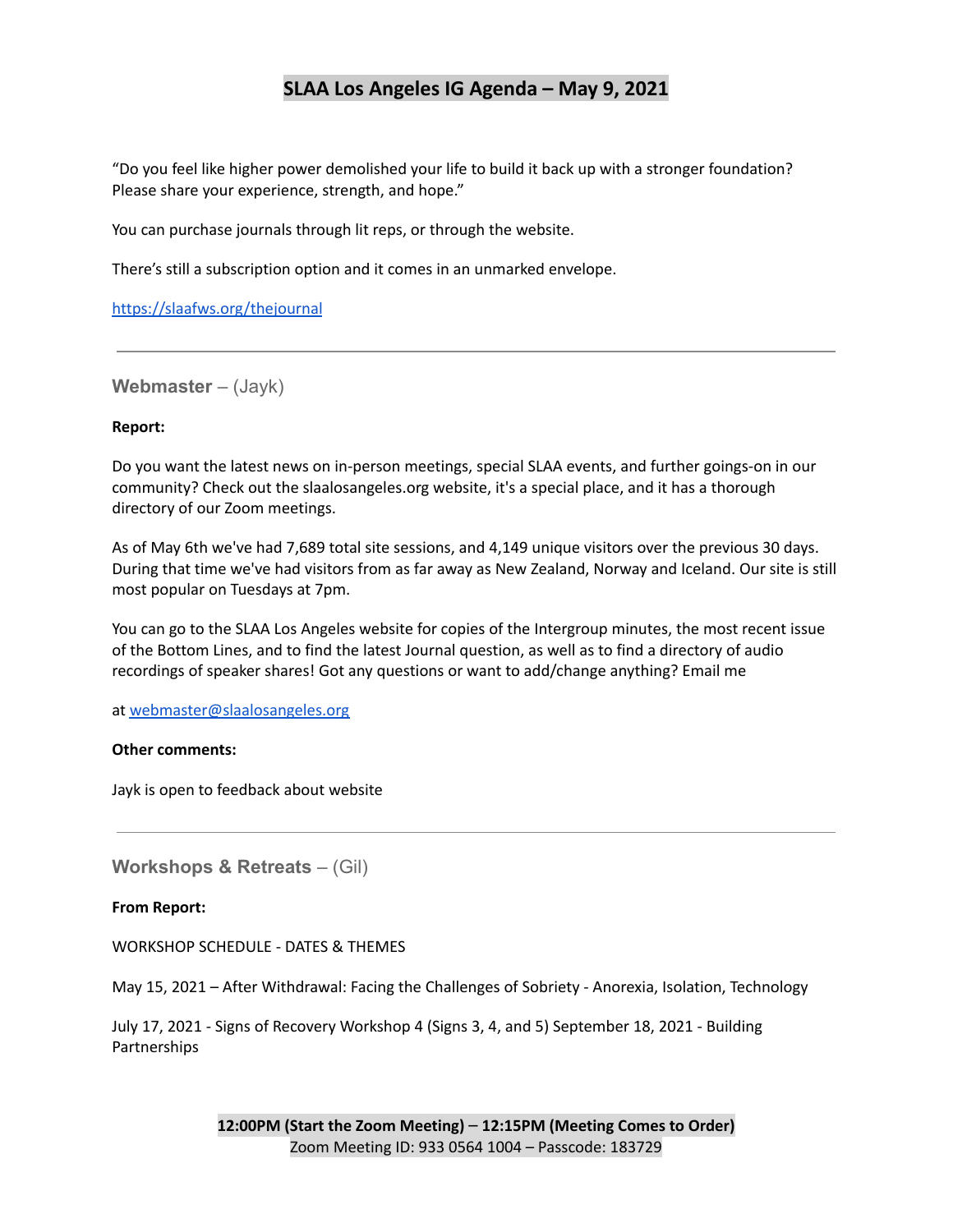See flyer in the Flyers folder. For questions, please contact workshops- retreats@slaalosangeles.org or gilh.recovery@gmail.com

**H&I Committee** – (Randall)

Randall not present

**Other comments:** Diane H. needs Randall's contact info about snail mail letters received

**Speaker List Keeper** – (Matthew)

#### **From Report:**

Here is the report for Speaker's list for April. New form is working great! Please keep distributing the flyers (see flyers folder) at your meetings every week. SLAA received 7 new speaker volunteers this month and 4 speaker list requests. This is a great resource for your speaker seekers so please let them know about it.

Thank you for letting me be of service.

#### **Other Comments:**

Updates - how many people become speakers after visiting website? proposed sidebar

Ask Matthew for list of speakers

There will be a motion to make this list accessible online without need to request it

**Literature Copier** – (open)

skipped

**Audio Library Committee** – (Terhys)

make an audio submission, 407-453-2306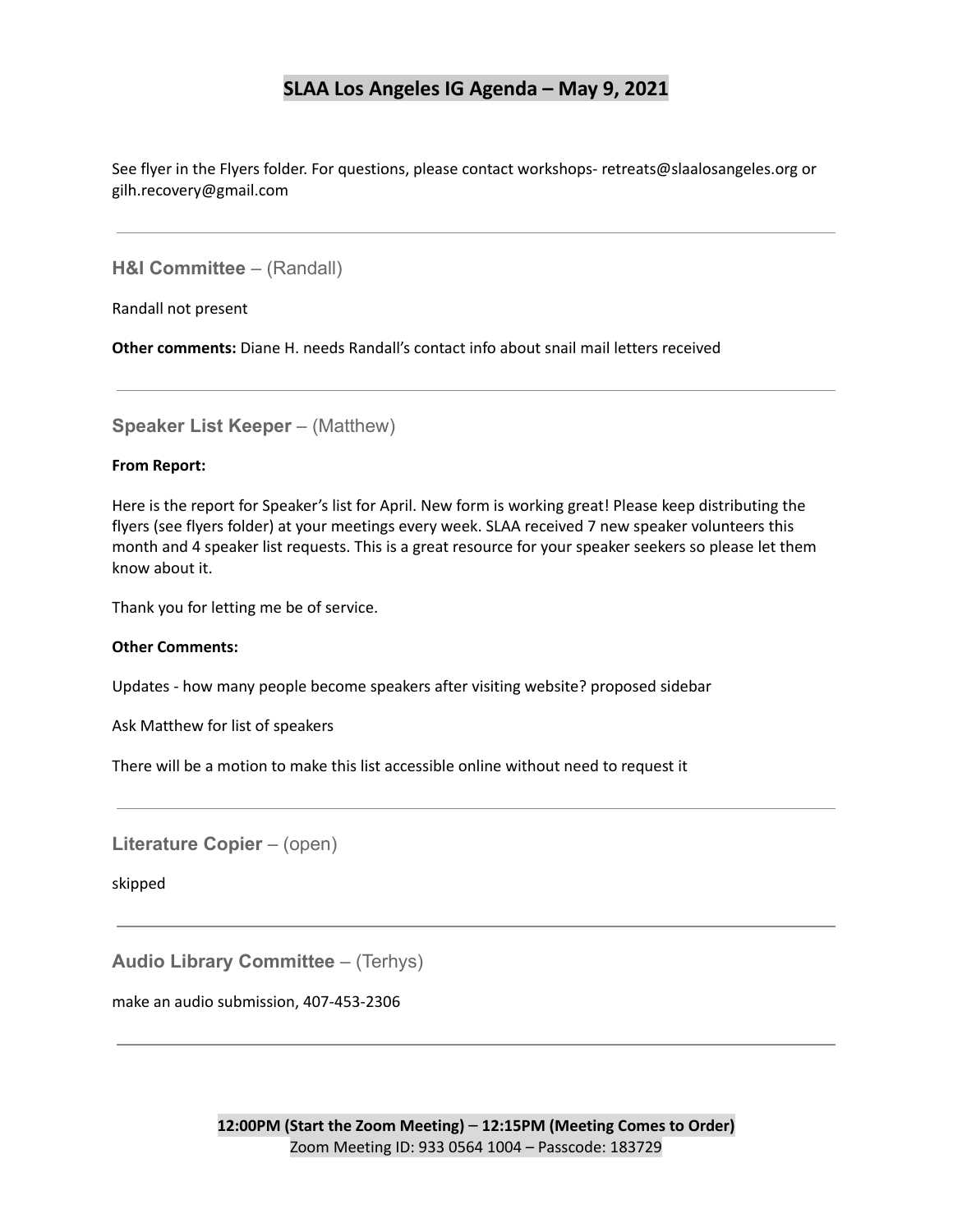**ABM Delegates** – (Glenn S, Jayk, Dianne, Gil, Robin (alternate), Rachel (alternate))

ABM is business mtg for SLAA worldwide. It's usually a 4 day meeting. They are going to be reading all the literature. It's a big job and there will be a lot to report this summer after the conference

### FWS Conference Committees:

### **Literature Committee Conduit** – (Grayson)

4th Saturday of the month meeting

Our next meeting to edit and discuss this document is Wednesday, May 12, 2021 (1.5 hours) 5 pm PST; 6 pm MST; 7pm CSD; 8 pm EST Meeting ID: 853 1624 4315

### **Sponsorship Committee Conduit** – (Kev)

Kev hasn't gotten anything back

### **Steps, Traditions, & Concepts Conduit – OPEN**

Dave reports that they get reports from individuals on their opinions and writes them up and sends them back

### **Translation Committee Conduit –** (Roberto)

Not present, need to reach out for report

### **Diversity Committee Conduit** – (Forest)

There's a diversity workshop committee in the group. They are updating the statement on conscious inclusion. Meeting every 3rd Thursday. Hispanic and Latinx committee is working on spanish translation of basic text. Journal committee is interested in a focus booklet on diversity looking for underrepresented or marginalized voices. Reach out to Forest (206) 999-3145.

Claire has a box of Spanish literature if anyone needs it.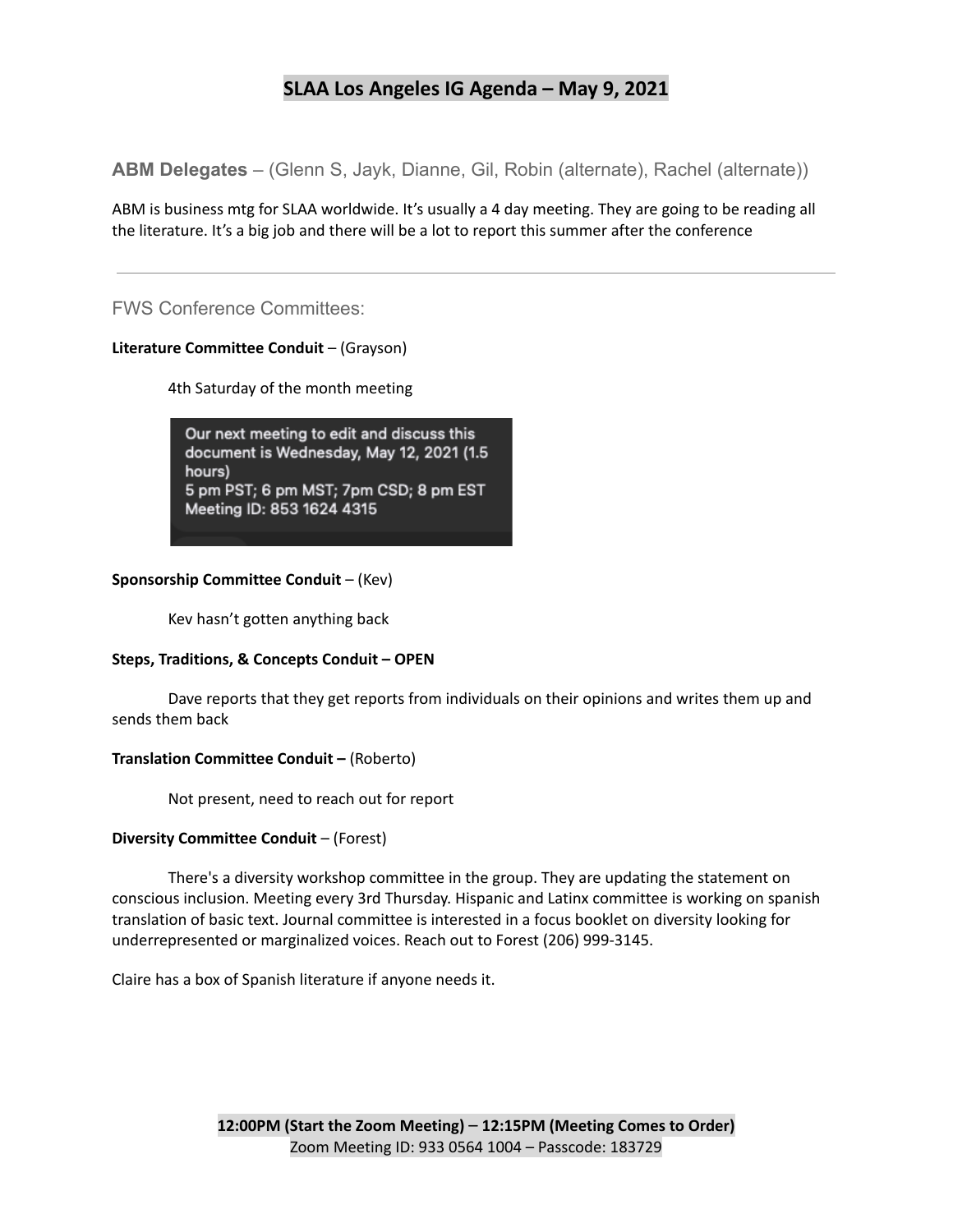Forest - Conference Diversity Committee rep Email (can be distributed) doristayingcurrent@gmail.com Phone - (206) 999-3145

### **SLAA Los Angeles, Inc. Board of Trustees** – (Dave G, chair)

[https://drive.google.com/file/d/1PIrHlpMKdtYW5zX19B\\_6CDlLVpeo2TRv/view](https://drive.google.com/file/d/1PIrHlpMKdtYW5zX19B_6CDlLVpeo2TRv/view)

### **6. Tabled Business**

- Max C.: Motion to get a money/bill counter for LA Intergroup Treasurer Tabled until we meet in person again
- Diane: Monthly donation to FWS to take advantage of gift match program

### **7. New Business**

### Motion: All IG officers should submit written reports to secretary ahead of IG meeting, to be shared as **a written report, to keep verbal reports brief – (Rachel)**

alt wording suggested (but not adopted): part of your commitment is to submit a written report to secretary ahead of IG meeting, to be shared as a written report, to keep verbal reports brief

Pro: people like updates in written form

Pro: written reports helps focus the mind

Con: the word should is unclear

Con: current wording doesn't change what we are doing now

Pro: "Should" is in keeping with traditions of service

Con: Language can't be edited by the person who edited it later

It would say "submit a report" in the service manual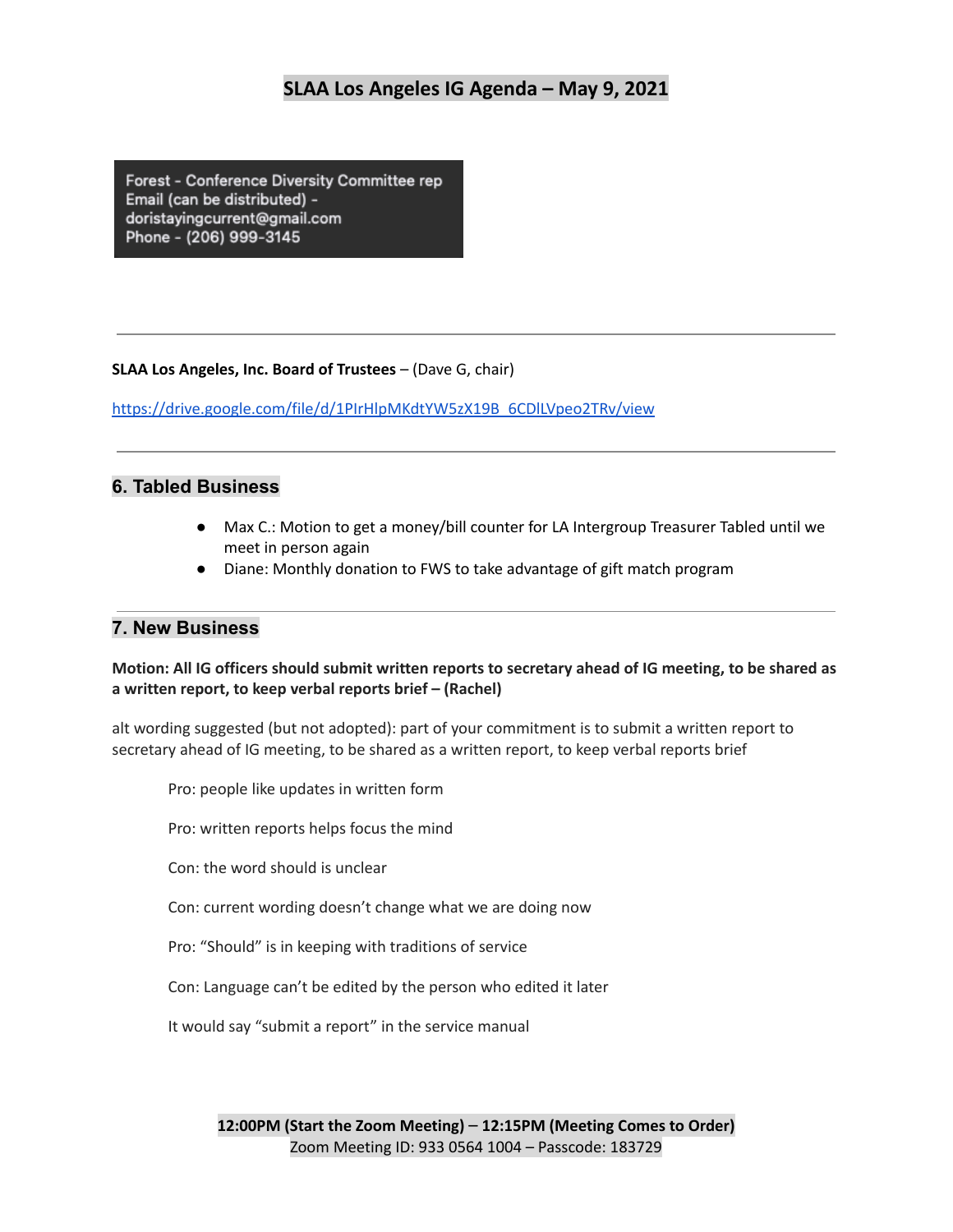

Motion passes

Motion: Make the speakers list available online so people can go and sign up and we don't have to **email for the list every time – (Gabriela)**

Tabled

To enable safe chat feature during meeting but not have it posted anywhere else online - (Matt)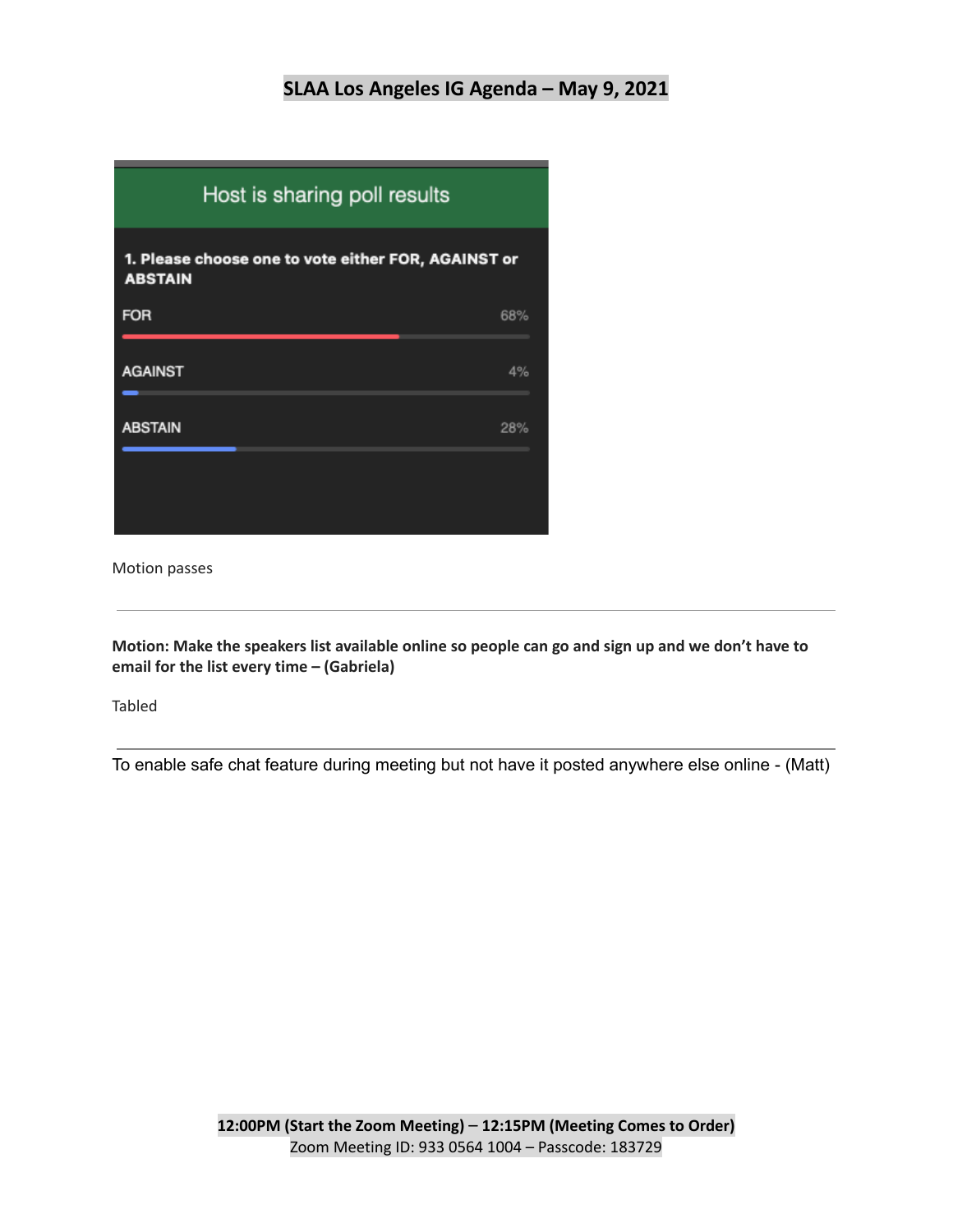| Host is sharing poll results                                          |  |       |  |  |  |
|-----------------------------------------------------------------------|--|-------|--|--|--|
| 1. Please choose one to vote either FOR, AGAINST or<br><b>ABSTAIN</b> |  |       |  |  |  |
| <b>FOR</b>                                                            |  | 74%   |  |  |  |
| <b>AGAINST</b>                                                        |  | $0\%$ |  |  |  |
| <b>ABSTAIN</b>                                                        |  | 26%   |  |  |  |
|                                                                       |  |       |  |  |  |

Motion passes

### **Assistant Treasurer Position:**

if for some reason the treasurer can't make it to the meeting, the acting treasurer

2 year term

LG nominates Jamie P, Jamie rejects, already has a commitment

Kev nominates Adeline - Adeline accepts nomination

Adeline is elected

### **New Conduit to Steps Traditions and Concepts Committee:**

Jenny R volunteers

Jenny is elected